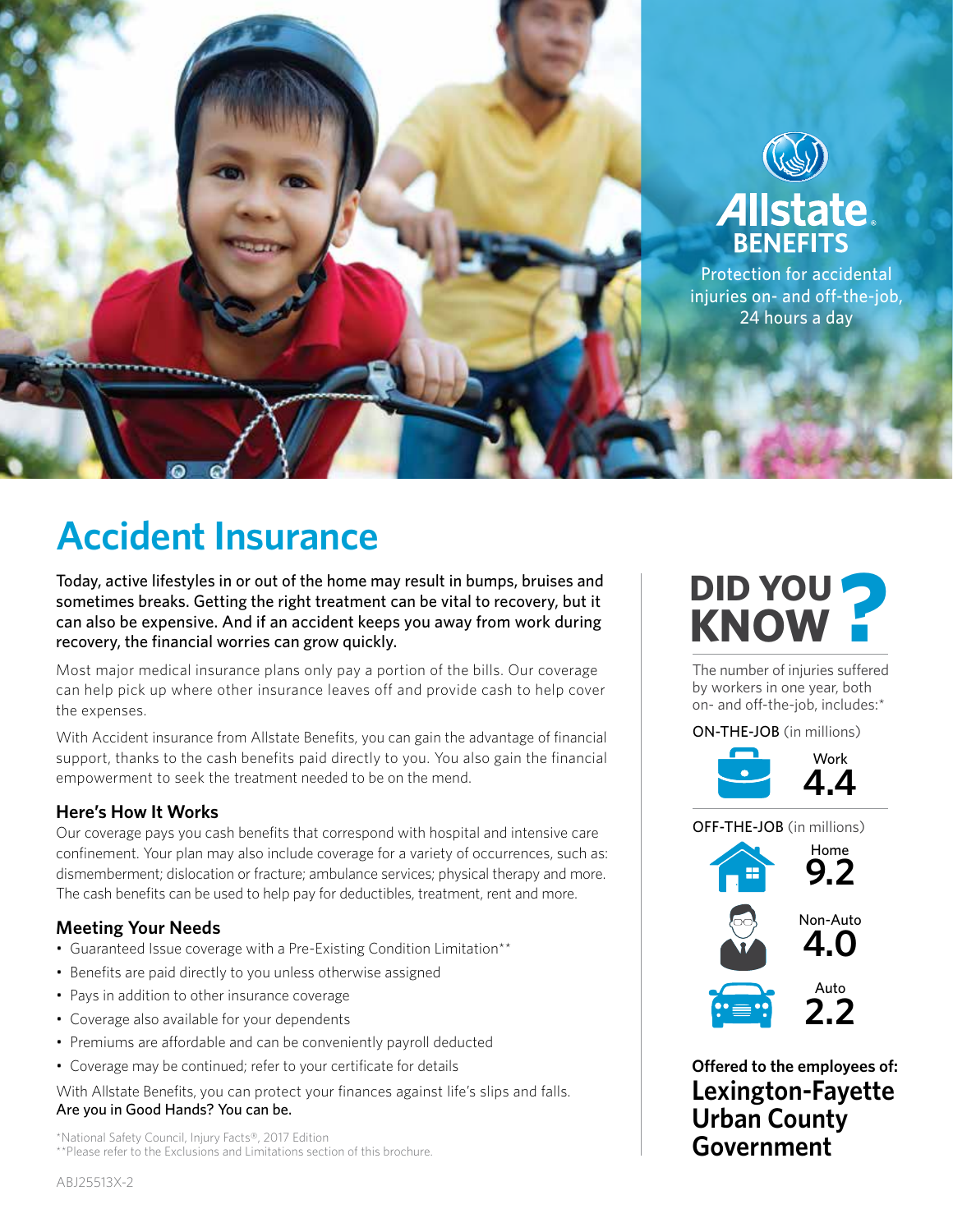## **Meet Daniel & Sandy**

**Daniel and Sandy are like most active couples: they enjoy the outdoors and a great adventure. They have seen their share of bumps, bruises and breaks. Sandy knows an accidental injury could happen to either of them. Most importantly, she worries about how they will pay for it.**

**Here is what weighs heavily on her mind:**

- **Major medical will only pay a portion of the expenses associated with injury treatments**
- **• They have copays they are responsible for until they meet their deductible**
- **• If they miss work because of an injury, they must cover the bills, rent/mortgage, groceries and their child's education**
- **•** If they need to seek treatment not **available locally, they will have to pay for it**

Daniel's story of injury and treatment turned into a happy ending, because he had supplemental Accident Insurance to help with expenses.



Daniel and Sandy choose benefits to help protect their family if they suffer an accidental injury.





Daniel was playing a pick-up game of basketball with his friends when he went up for a jump-shot and, on his way back down, twisted his foot and ruptured his Achilles tendon.

#### Here's Daniel's treatment path:

- Taken by ambulance to the emergency room
- Examined by a doctor and X-rays were taken
- Underwent surgery to reattach the tendon
- Was visited by his doctor and released after a one-day stay in the hospital
- Had to immobilize his ankle for 6 weeks
- Was seen by the doctor during a follow-up visit and sent to physical therapy to strengthen his leg and improve his mobility

Daniel would go online after each of his treatments to file claims. The cash benefits were direct deposited into his bank account.

Daniel is back playing basketball and enjoying life.



Daniel's Accident claim paid cash benefits for the following:

Ambulance Services Medicine Medical Expenses (Emergency Room and X-rays) Initial Hospital Confinement Hospital Confinement Tendon Surgery General Anesthesia Accident Follow-Up Treatment Physical Therapy (3 days/week)

For a listing of benefits and benefit amounts, see your company's rate insert.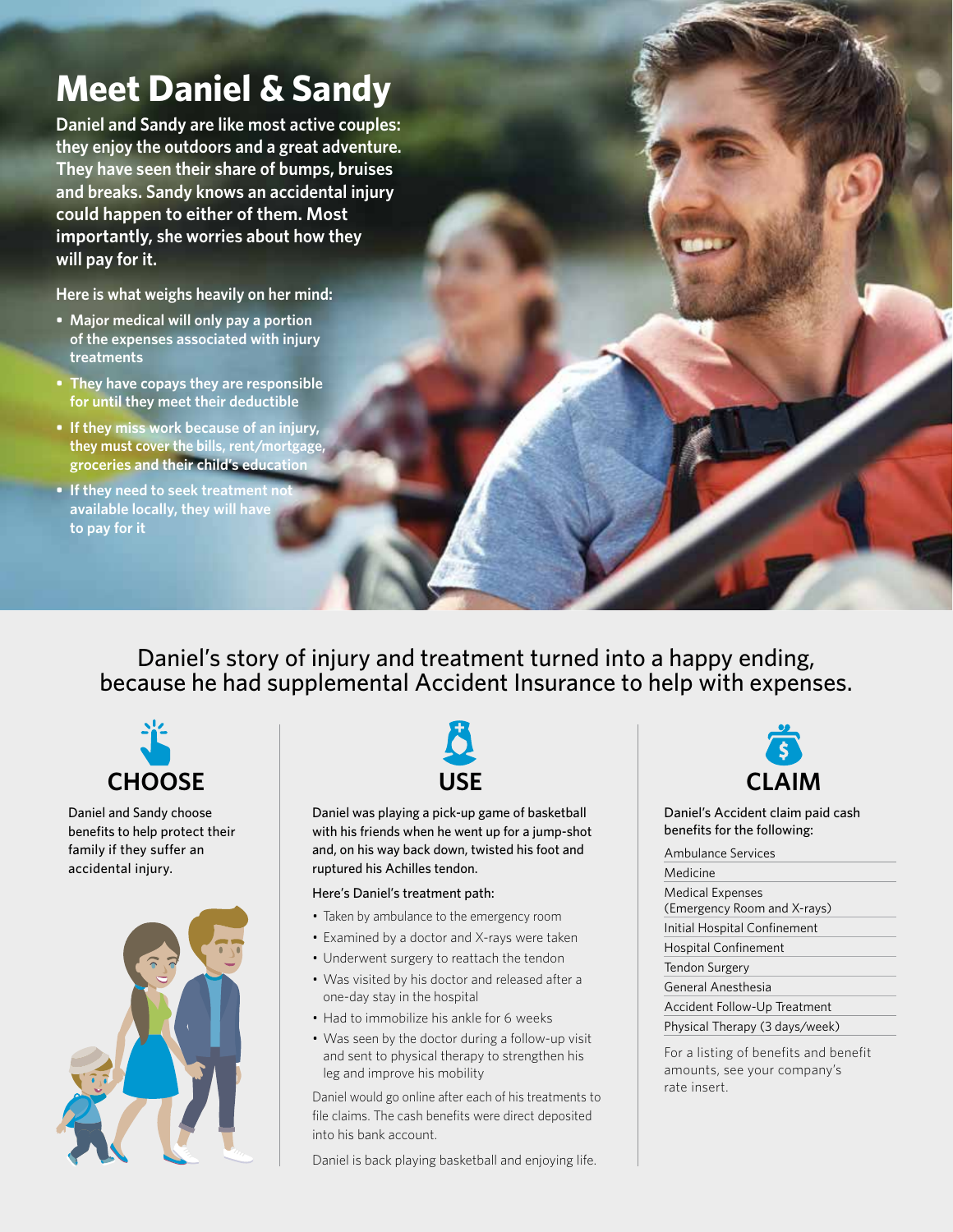#### **Using your cash benefits**

Cash benefits provide you with options, because you decide how to use them.

## Finances

Can help protect HSAs, savings, retirement plans and 401(k)s from being depleted.

#### Travel

Can help pay for expenses while receiving treatment in another city.



## Home

Can help pay the mortgage, continue rental payments, or perform needed home repairs for after care.



#### Expenses

Can help pay your family's living expenses such as bills, electricity, and gas.



#### **MyBenefits: 24/7 Access allstatebenefits.com/mybenefits**

An easy-to-use website that offers 24/7 access to important information about your benefits. Plus, you can submit and check your claims (including claim history), request your cash benefit to be direct deposited, make changes to personal information, and more.

## **Dependent Eligibility**

Coverage may include you, your spouse and your children.

1 Multiple dismemberments, dislocations or fractures are limited to the amount shown in the rate insert. <sup>2</sup>Up to three times per covered person, per accident. 3 Two or more surgeries done at the same time are considered one operation. 4Paid for each day a room charge is incurred, up to 30 days for each covered person per continuous period of rehabilitation unit confinement, for a maximum of 60 days per calendar year. 5 Two treatments per covered person, per accident. 6Payable up to 12 months. For any month that you receive Workers' Compensation or other state disability, the benefit is reduced by 50%. Reasonable proof will be required. \*Must begin or be received within 180 days of the accident. \*\*Within 3 days after the accident.

#### **Benefits** (subject to maximums as listed on the attached rate insert)

## **BASE POLICY BENEFITS**

Accidental Death\*

Common Carrier Accidental Death - riding as a fare-paying passenger on a scheduled common-carrier

Dismemberment<sup>1, \*</sup> - amount paid depends on type of dismemberment. See Injury Benefit Schedule in rate insert

Dislocation or Fracture<sup>1</sup> - amount paid depends on type of dislocation or fracture. See Injury Benefit Schedule in rate insert

Initial Hospitalization Confinement - initial hospitalization after the effective date

Hospital Confinement - up to 90 days for any one injury

Intensive Care - up to 90 days for each period of continuous confinement

Ambulance Services - transfer to or from hospital by ambulance service

Medical Expenses - expenses incurred for medical or surgical treatment. Expenses are limited to physician fees, X-rays and emergency room services. Includes treatment for dental repair to sound natural teeth if repair is diagnosed by a dentist as necessary and as a result of injury

Outpatient Physician's Treatment - treatment outside the hospital for any cause. Payable up to 2 visits per covered person, per calendar year and a maximum of 4 visits per calendar year if dependents are covered

#### **BENEFIT ENHANCEMENT RIDER**

Hospital Admission<sup>\*\*</sup> - first hospital confinement occurring during a calendar year, and 12 months after rider effective date. Payable when a benefit has been paid under the Hospital Confinement Benefit in the base policy

Lacerations<sup>\*\*</sup> - treatment for one or more lacerations (cuts)

**Burns\*\*** - treatment for one or more burns, other than sunburns

**Skin Graft** - receiving a skin graft for which a benefit is paid under the Burns benefit

Brain Injury Diagnosis\*\* - first diagnosis of concussion, cerebral laceration, cerebral contusion or intracranial hemorrhage within three days of an accident. Must be diagnosed within 30 days after the accident by CT Scan, MRI, EEG, PET scan or X-ray

Computed Tomography (CT) Scan and Magnetic Resonance Imaging (MRI)<sup>\*</sup> - must first be treated by a physician within 30 days after the accident

Paralysis<sup>\*\*</sup> - spinal cord injury resulting in complete/permanent loss of use of two or more limbs for at least 90 days

Coma with Respiratory Assistance - unconsciousness lasting 7 or more days; intubation required. Medically induced comas excluded

Open Abdominal or Thoracic Surgery<sup>3,\*\*</sup>

Tendon, Ligament, Rotator Cuff or Knee Cartilage Surgery<sup>3,\*</sup> - surgery received for torn, ruptured, or severed tendon, ligament, rotator cuff or knee cartilage; pays the reduced amount shown for arthroscopic exploratory surgery

Ruptured Disc Surgery<sup>3, \*</sup> - diagnosis and surgical repair to a ruptured disc of the spine by a physician

Eye Surgery - surgery or removal of a foreign object by a physician

General Anesthesia<sup>\*</sup> - payable only if the policy Surgery benefit is paid

**Blood and Plasma\*\*** - transfusion after an accident

Appliance - physician-prescribed wheelchair, crutches or walker to help with personal locomotion or mobility

Medical Supplies - purchased over-the-counter medical supplies. Payable only if the policy Medical Expenses benefit is paid

Medicine - purchased prescription or over-the-counter medicines. Payable only if the policy Medical Expenses benefit is paid

Prosthesis<sup>\*</sup> - physician-prescribed prosthetic arm, leg, hand, foot or eye lost as a result of an accident. Payable only if a benefit is paid for loss of arm, leg, hand, foot or eye under the Dismemberment benefit

Physical Therapy - one treatment per day; maximum of 6 treatments per accident. Chiropractic services are excluded. Not payable for same visit for which Accident Follow-Up Treatment benefit is paid. Must take place no longer than 6 months after accident

Rehabilitation Unit<sup>4</sup> - must be hospital-confined due to an injury immediately prior to being transferred to rehab. Not payable for the days on which the Hospital Confinement benefit is paid

Non-Local Transportation<sup>2</sup> - treatment obtained at a non-local hospital or freestanding treatment center more than 100 miles from your home. Does not cover ambulance or physician's office or clinic visits for services other than treatment

Family Member Lodging - one adult family member to be with you while you are confined in a non-local hospital or freestanding treatment center. Not payable if family member lives within 100 miles one-way of the treatment facility. Up to 30 days per accident. Only payable if the Non-Local Transportation benefit is paid

Post-Accident Transportation - after a three-day hospital stay more than 250 miles from your home, with a flight on a common carrier to return home. Payable only if a benefit is paid for Hospital Confinement

Accident Follow-Up Treatment<sup>5</sup> - must take place no longer than 6 months after the accident. Payable only if the policy Medical Expenses benefit is paid. Not payable for the same visit for which the Physical Therapy benefit is paid

#### **OPTIONAL DISABILITY RIDER BENEFIT**

On- and Off-the-Job Accident and Sickness Disability<sup>6</sup> (employee only) - when totally disabled for 3 full days due to an on- or off-the-job injury or for 7 full days due to a sickness; see disability definitions on the next page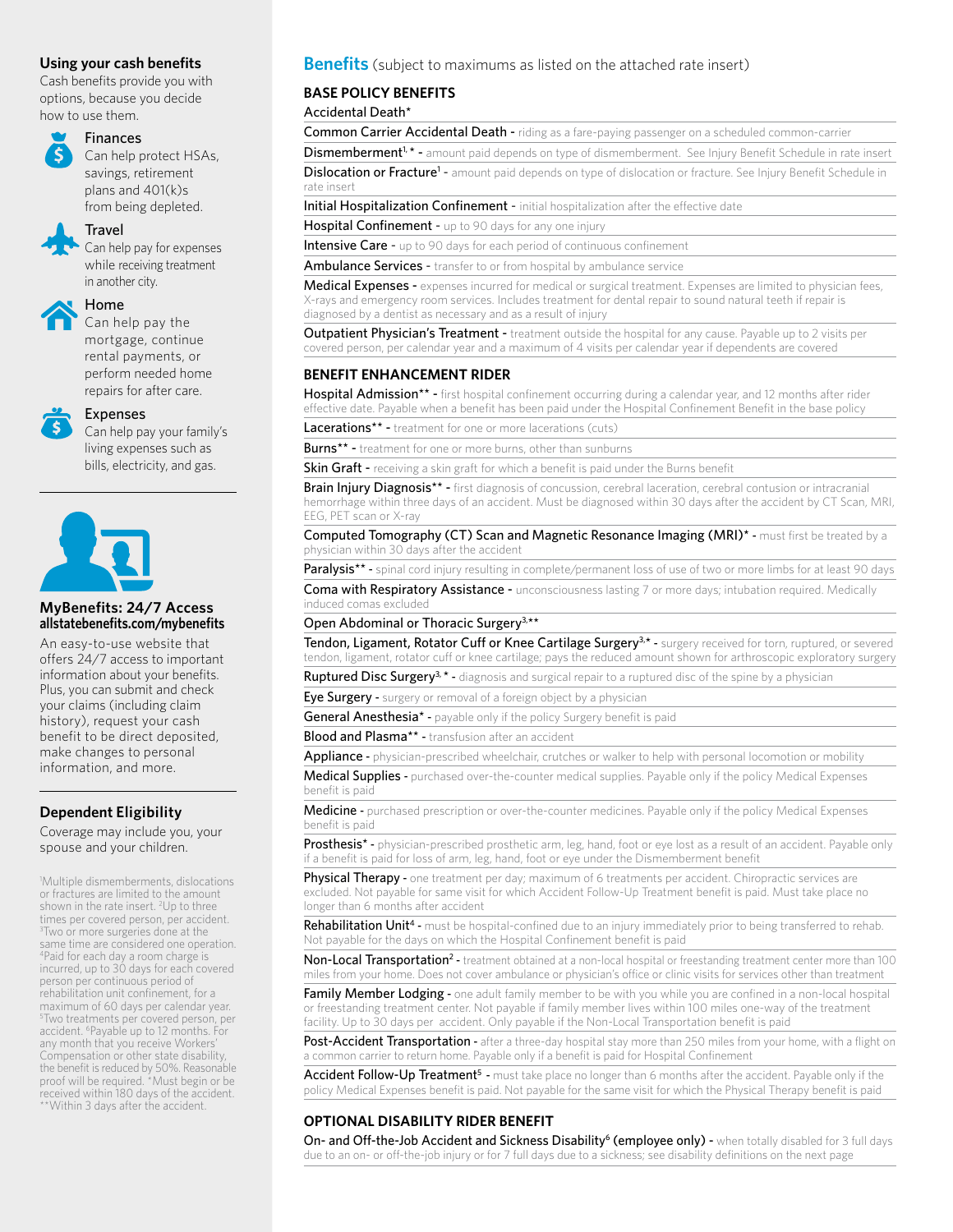#### **DEFINITIONS**

Total Disability – When, because of sickness or injury, you can't perform the material and substantial duties of your own occupation (as defined) and are under a physician's care.

Own Occupation – Your occupation when a total disability period begins; if you're unemployed at that time, it means any gainful occupation for which you're suited by education, training, or experience.

#### **CERTIFICATE SPECIFICATIONS**

#### Conditions and Limits

When an injury results in a covered loss within 90 days (unless otherwise stated on the Benefits page) from the date of an accident and is diagnosed by a physician, Allstate Benefits will pay benefits as stated. Treatment must be received in the United States or its territories.

#### Eligibility

Your employer decides who is eligible for your group (such as length of service and hours worked each week).

#### Dependent Eligibility/Termination

Coverage under the policy and Benefit Enhancement Rider may include you, your spouse, and your children. Coverage under the disability rider includes you only. Coverage for children ends when the child reaches age 26, unless he or she continues to meet the requirements of an eligible dependent. Spouse coverage ends upon valid decree of divorce or your death.

#### When Coverage Ends

Coverage under the policy and Benefit Enhancement Rider ends on the earliest of: the date the policy or certificate is canceled; the last day of the period for which you made any required contributions; the last day you are in active employment, except as provided under the Temporarily Not Working provision; the date you are no longer in an eligible class; or the date your class is no longer eligible.

Coverage under the disability rider ends on the earliest of: the end of the grace period; the date the policy terminates; the date the certificate terminates; the next renewal date after your request to terminate the rider; or the next renewal date after your 70th birthday.

#### Continuing Your Coverage

You may be eligible to continue coverage when coverage under the policy ends. Refer to your Certificate of Insurance for details.

#### **EXCLUSIONS AND LIMITATIONS**

Exclusions and Limitations for the Base Policy and Benefit Enhancement Rider: Benefits are not paid for: injury incurred before the effective date; act of war or participation in a riot, insurrection or rebellion; suicide or attempt at suicide; injury while under the influence of alcohol or any narcotic, unless taken upon the advice of a physician; any bacterial infection (except pyogenic infections from an accidental cut or wound); participation in aeronautics unless a fare-paying passenger on a licensed common-carrier aircraft; committing or attempting an assault or felony; driving in any race or speed test or testing any vehicle on any racetrack or speedway; hernia, including complications; serving as an active member of the Military, Naval, or Air Forces of any country or combination of countries.

Exclusions and Limitations for the On- and Off-the-Job Accident and Sickness Disability Rider: Benefits are not paid for: act of war or participation in a riot, insurrection, or rebellion; participation in aeronautics unless a fare-paying passenger on a licensed common-carrier aircraft; intentionally self-inflicted injuries; engaging in an illegal occupation or committing or attempting a felony; attempted suicide; being under the influence of alcohol, narcotics, or any other controlled substance or drug unless taken on the advice of a physician; alcohol abuse or alcoholism, drug addiction, or dependence on any controlled substance; dental or plastic surgery for cosmetic purposes; mental illness without demonstrable organic disease. Benefits are not paid during any period of incarceration.

#### Disability Rider Pre-Existing Condition Limitation

Benefits are not paid during the first 12 months of coverage if caused by a pre-existing condition. A pre-existing condition is a condition for which symptoms existed within the 12 months prior to the effective date, or medical advice or treatment was recommended or received from a medical professional within 12 months prior to the effective date. A pre-existing condition can exist even though a diagnosis has not yet been made.

#### This brochure is for use in enrollments sitused in KY and is incomplete without the accompanying rate insert.

Rev. 9/19. This material is valid as long as information remains current, but in no event later than September 1, 2022. Group Accident benefits are provided under policy form GVAP1, or state variations thereof. Benefit Enhancement Rider benefits are provided under rider form GVAPBER, or state variations thereof. On- and Off-the-Job Accident and Sickness Disability Rider benefits are provided under rider form R4AP, or state variations thereof.

The coverage provided is limited benefit supplemental accident insurance. The policy is not a Medicare Supplement Policy. If eligible for Medicare, review Medicare Supplement Buyer's Guide available from Allstate Benefits. There may be instances when a law requires that benefits under this coverage be paid to a third party, rather than to you. If you or a dependent have coverage under Medicare, Medicaid, or a state variation, please refer to your health insurance documents to confirm whether assignments or liens may apply.

This is a brief overview of the benefits available under the group policy underwritten by American Heritage Life Insurance Company (Home Office, Jacksonville, FL). Details of the coverage, including exclusions and other limitations are included in the certificates issued. For additional information, you may contact your Allstate Benefits Representative.

The coverage does not constitute comprehensive health insurance coverage (often referred to as "major medical coverage") and does not satisfy the requirement of minimum essential coverage under the Affordable Care Act.



Allstate Benefits is the marketing name used by American Heritage Life Insurance Company, a subsidiary of The Allstate Corporation. ©2019 Allstate Insurance Company. www.allstate.com or allstatebenefits.com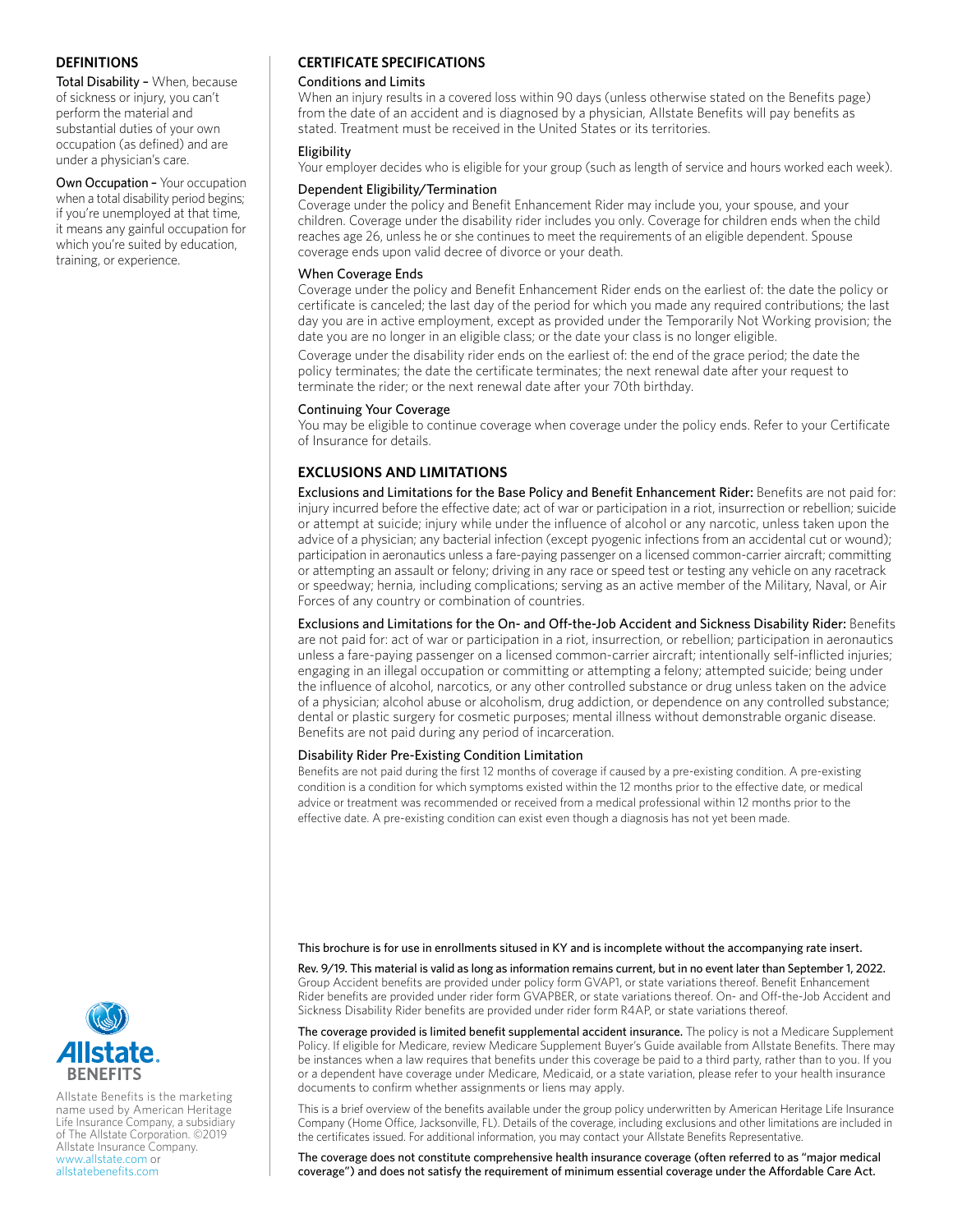## **Group Voluntary Accident (GVAP1)**

**On- and Off-the-Job Accident Insurance** from Allstate Benefits

## **Offered to the employees of: Lexington-Fayette Urban County Government**

## **BENEFIT AMOUNTS**

Benefits are paid once per accident unless otherwise noted here or in the brochure

| <b>BASE POLICY BENEFITS</b>                                                                     |                                | PLAN <sub>1</sub>                  | PLAN <sub>2</sub>                  | PLAN <sub>3</sub>                  |
|-------------------------------------------------------------------------------------------------|--------------------------------|------------------------------------|------------------------------------|------------------------------------|
| <b>Accidental Death</b>                                                                         | Employee<br>Spouse<br>Children | \$40,000<br>\$20,000<br>\$10,000   | \$60,000<br>\$30,000<br>\$15,000   | \$40,000<br>\$20,000<br>\$10,000   |
| <b>Common Carrier Accidental Death</b><br>(fare-paying passenger)                               | Employee<br>Spouse<br>Children | \$200,000<br>\$100,000<br>\$50,000 | \$300,000<br>\$150,000<br>\$75,000 | \$200,000<br>\$100,000<br>\$50,000 |
| Dismemberment <sup>1</sup>                                                                      | Employee<br>Spouse<br>Children | \$40,000<br>\$20,000<br>\$10,000   | \$60,000<br>\$30,000<br>\$15,000   | \$40,000<br>\$20,000<br>\$10,000   |
| Dislocation or Fracture <sup>1</sup>                                                            | Employee<br>Spouse<br>Children | \$4,000<br>\$2,000<br>\$1,000      | \$6,000<br>\$3,000<br>\$1,500      | \$4,000<br>\$2,000<br>\$1,000      |
| Initial Hospitalization Confinement (pays once)                                                 |                                | \$1,000                            | \$1,500                            | \$1,000                            |
| Hospital Confinement (pays daily)                                                               |                                | \$200                              | \$300                              | \$200                              |
| Intensive Care (pays daily)                                                                     |                                | \$400                              | \$600                              | \$400                              |
| <b>Ambulance Services</b>                                                                       | Ground<br>Air                  | \$200<br>\$600                     | \$300<br>\$900                     | \$200<br>\$600                     |
| Medical Expenses (pays up to amount shown)                                                      |                                | \$500                              | \$750                              | \$500                              |
| Outpatient Physician's Treatment (pays per visit)                                               |                                | \$50                               | \$75                               | \$50                               |
| <b>BENEFIT ENHANCEMENT RIDER</b>                                                                |                                | PLAN <sub>1</sub>                  | PLAN <sub>2</sub>                  | PLAN <sub>3</sub>                  |
| Hospital Admission (pays once/year)                                                             |                                | \$500                              | \$1,000                            | \$1,000                            |
| Lacerations (pays once/year)                                                                    |                                | \$50                               | \$100                              | \$100                              |
| Burns<br>15% or more                                                                            | <15% body surface              | \$100<br>\$500                     | \$200<br>\$1,000                   | \$200<br>\$1,000                   |
| <b>Skin Graft</b> (% of Burns Benefit)                                                          |                                | 50%                                | 50%                                | 50%                                |
| Brain Injury Diagnosis (pays once)                                                              |                                | \$150                              | \$300                              | \$300                              |
| Computed Tomography (CT) Scan and Magnetic<br>Resonance Imaging (MRI) (pays once/accident/year) |                                | \$50                               | \$100                              | \$100                              |
| <b>Paralysis</b> (pays once)<br>Paraplegia<br>Quadriplegia                                      |                                | \$7,500<br>\$15,000                | \$15,000<br>\$30,000               | \$15,000<br>\$30,000               |
| Coma with Respiratory Assistance (pays once)                                                    |                                | \$10,000                           | \$20,000                           | \$20,000                           |
| Open Abdominal or Thoracic Surgery                                                              |                                | \$1,000                            | \$2,000                            | \$2,000                            |
| Tendon, Ligament, Rotator Cuff<br>or Knee Cartilage Surgery                                     | Surgery<br>Exploratory         | \$500<br>\$150                     | \$1,000<br>\$300                   | \$1,000<br>\$300                   |
| <b>Ruptured Disc Surgery</b>                                                                    |                                | \$500                              | \$1,000                            | \$1,000                            |
| Eye Surgery                                                                                     |                                | \$100                              | \$200                              | \$200                              |
| <b>General Anesthesia</b>                                                                       |                                | \$100                              | \$200                              | \$200                              |
| <b>Blood and Plasma</b>                                                                         |                                | \$300                              | \$600                              | \$600                              |
| Appliance                                                                                       |                                | \$125                              | \$250                              | \$250                              |
| <b>Medical Supplies</b>                                                                         |                                | \$5                                | \$10                               | \$10                               |
| Medicine                                                                                        |                                | \$5                                | \$10                               | \$10                               |
| Prosthesis<br>1 device                                                                          | 2 or more devices              | \$500<br>\$1,000                   | \$1,000<br>\$2,000                 | \$1,000<br>\$2,000                 |
| Physical Therapy (pays daily)                                                                   |                                | \$30                               | \$60                               | \$60                               |
| Rehabilitation Unit (pays daily)                                                                |                                | \$100                              | \$200                              | \$200                              |
| Non-Local Transportation                                                                        |                                | \$400                              | \$800                              | \$800                              |
| Family Member Lodging (pays daily)                                                              |                                | \$100                              | \$200                              | \$200                              |
| Post-Accident Transportation (pays once/year)                                                   |                                | \$200                              | \$400                              | \$400                              |
| Accident Follow-Up Treatment (pays daily)                                                       |                                | \$50                               | \$100                              | \$100                              |
| <b>OPTIONAL RIDER BENEFIT</b>                                                                   |                                | PLAN <sub>1</sub>                  | PLAN <sub>2</sub>                  | PLAN <sub>3</sub>                  |
| On- and Off-the-Job Accident and<br><b>Sickness Disability Rider</b> (pays monthly)             |                                | n/a                                | n/a                                | \$1,000                            |

<sup>1</sup>Up to amount shown; see Injury Benefit Schedule on reverse. Multiple losses from same injury pay only up to amount shown above.

## **PLAN 1 PREMIUMS**

| MODE      |  | $EE + SP   EE + CH  $                 |  |
|-----------|--|---------------------------------------|--|
| Bi-Weekly |  | $$8.32$   \$15.64   \$17.02   \$20.72 |  |

## **PLAN 2 PREMIUMS**

| MODE.     | FF. | $EE + SP   EE + CH  $                  |  |
|-----------|-----|----------------------------------------|--|
| Bi-Weekly |     | $$12.54$   \$24.10   \$26.16   \$31.88 |  |

## **PLAN 3 PREMIUMS**

| MODE.     | FF. | $EE + SP$ $EE + CH$                          |  |
|-----------|-----|----------------------------------------------|--|
| Bi-Weekly |     | $$42.38 \mid $50.88 \mid $52.24 \mid $56.24$ |  |

Issue ages: 18 and over if actively at work

EE = Employee; EE + SP = Employee + Spouse;

 $EE + CH =$  Employee + Child(ren);  $F =$  Family

#### Injury Benefit Schedule is on reverse